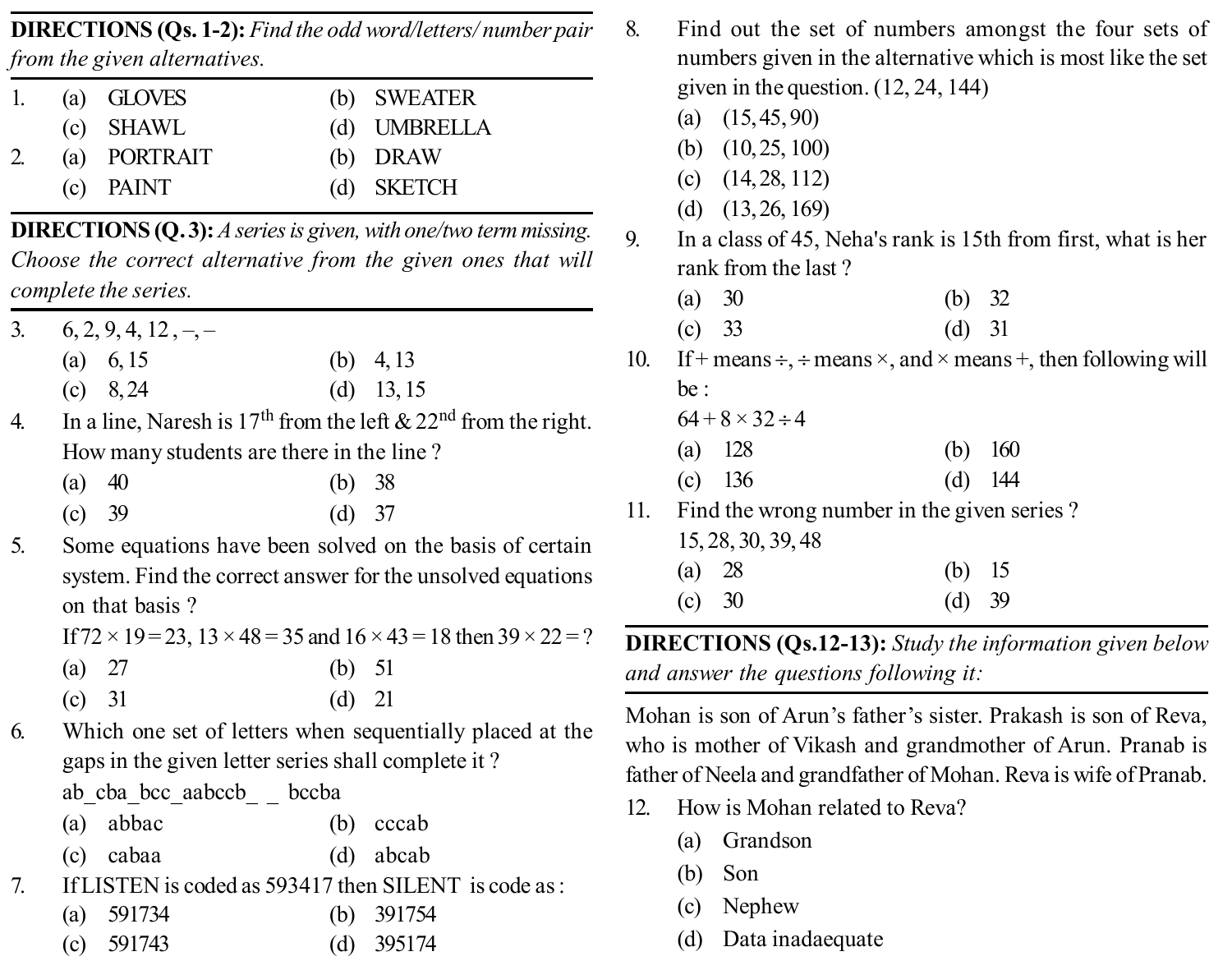- 13. How is Vikash's wife related to Neela?
	- (a) Sister
	- (b) Niece
	- (c) Sister-in-law
	- (d) Data inadaequate
- 14. In a certain code language BEAM is written as 5 % \* K and COME is written as \$ 7 K %. How is BOMB written in that code?
	- (a) 5 % K5 (b) 5 7 K5
	- (c)  $$7 K$$  (d)  $5\frac{6}{5}$
- 15. In a certain code language NATIONALISM is written as OINTANMSAIL. How is DEPARTMENTS written in that code?
	- (a) RADEPTSTMNE
	- (b) RADPETSTMNE
	- (c) RADPESTMTNE
	- (d) RADPETSTNME

## **DIRECTIONS (Q.16):** *In a certain code language meanings of some words are as follows:*

- (i) '*pit na sa*' mean 'you are welcome'.
- (ii) '*na ho pa la*' means 'they are very good'.
- (iii) '*ka da la*' means 'who is good'?
- (iv) '*od ho pit la*' means 'they welcome good people'.
- 16. Which of the following means 'people' in that code language?
	- (a) *ho* (b) *pit*
	- (c) *la* (d) *od*

**DIRECTIONS (Qs. 17-18):** *Select the related letter/word/ number from the given alternatives:*

- 17. Zoology : Animal :: Psychology : \_?
	- (a) Animal
	- (b) Human-being
	- (c) Animal and human-being
	- (d) Plant
- 18. CFIL : ABCD :: <u>?</u> : WXYZ

| $(a)$ ZYXW          | $(b)$ DCBA               |
|---------------------|--------------------------|
| $\sqrt{2}$ $\pi$ mo | $(1)$ $\pi \pi m \wedge$ |

- (c) JHPS (d) XURO
- 19. From the given alternative words, select the word which cannot be formed using the letters of the given word: DISINTEGRATION
	- (a) SIGN
	- (b) SIGNATURE
	- (c) INTERN
	- (d) SINGER
- 20. Arrange the following words according to English Dictionary:
	- 1. Bound 2. Bonus
	- 3. Bunch 4. Board
	- (a)  $4, 2, 1, 3$  (b)  $4, 3, 2, 1$
	- (c)  $1, 4, 2, 3$  (d)  $2, 4, 3, 1$
- 21. If 'FRIEND' is coded as 'IULHQG', how will you code 'ENEMY'?
	- (a) HQHPB (b) HQHPA
	- (c) HQEMY (d) HQHPG
- 22. Four aeroplanes of Airforce viz, A, B, C, D, started for a demonstration flight towards east. After flying 50 km planes A and D flew towards right, planes B and C flew towards left. After 50 km, planes B and C flew towards their left, planes A and D also towards their left. In which directions are the aeroplanes A, B, D, C respectively flying now?
	- (a) North, South, West, East
	- (b) South, North, West, East
	- (c) East, West, West, East
	- (d) West, East, West, East

**DIRECTIONS (Q. 23):** *Select the missing number from the given responses.*

| 23. | 10 | 11 | 15 |
|-----|----|----|----|
|     | 12 | 12 | 8  |
|     | 4  | 12 | 10 |
|     | 10 | 5  | 13 |
|     | 18 | 20 |    |

| (a) $21$ |  |  | (b) $20$ |  |
|----------|--|--|----------|--|
|----------|--|--|----------|--|

| (c) 23 | (d) $22$ |  |
|--------|----------|--|
|--------|----------|--|

- 24. If  $64 \div 14 = 5$ ,  $92 \div 31 = 7$ ,  $26 \div 11 = 6$ , then  $56 \div 22 = 2$ .
	- (a) 11 (b) 39
	- (c) 7 (d) 36
- 25. Shan is 55 years old, Sathian is 5 years junior to Shan and 6 years senior to Balan. The youngest brother of Balan is Devan and he is 7 years junior to him. So what is the age difference between Devan and Shan?
	- (a) 18 years (b) 15 years
	- (c) 13 years (d) 7 years
- 26. The average of 13 results is 70. The average of first seven is 65 and that of the last seven is 75, the seventh result is :
	- (a) 70 (b) 70.5
	- (c) 68 (d) 67
- 27. A contractor was engaged to construct a road in 16 days. After working for 12 days with 20 labours it was found that only 5/8th of the road had been constructed. To complete the work in stipulated time the number of extra labours required is :
	- (a) 12 (b) 10
	- (c) 18 (d) 16
- 28. The length of two parallel sides of a trapezium are 15 cm and 20 cm. If its area is 175 sq. cm, then its height is :
	- (a) 10 cm (b) 15 cm
	- (c)  $25 \text{ cm}$  (d)  $20 \text{ cm}$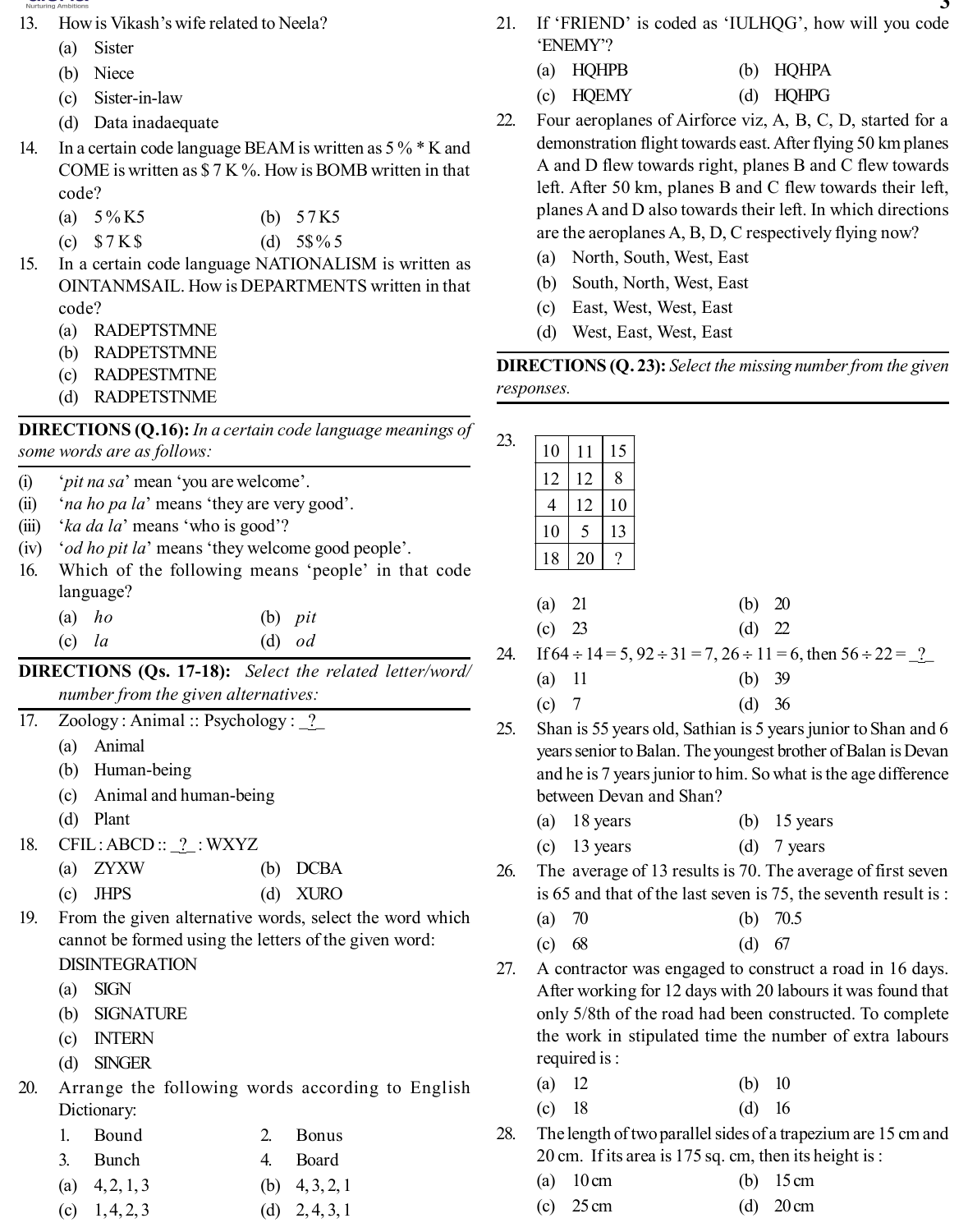- 29. A train 150 m long passes a km stone in 30 seconds and another train of the same length travelling in opposite direction in 10 seconds. The speed of the second train is :
	- (a) 125 km/hr (b) 25 km/hr
	- (c) 90 km/hr (d) 75 km/hr
- 30. If water is freezed to become ice, its volume is increased by 10%, then if the ice is melted to water again, its volume will be decreased by :
	- (a)  $8\%$  (b)  $9\frac{1}{2}\%$
	- (c)  $9\%$  $9\frac{1}{11}\%$
- 31. A number of boys raised  $\bar{\tau}$  12,544 for a famine fund, each boy has given as many rupees as there were boys. The number of boys was:
	- (a) 122 (b) 132
	- (c) 112 (d) 102
- 32. The current ages of Sonali and Monali are in the ratio 5 : 3. Five years from now, their ages will be in the ratio 10 : 7. Then, Monali's current age is:
	- (a) 9 years (b) 15 years
	- (c) 3 years (d) 5 years
- 33. In  $\triangle ABC$ ,  $AB = BC = K$ ,  $AC = \sqrt{2} K$ , then  $\triangle ABC$  is a :
	- (a) Isosceles triangle
	- (b) Right angled triangle
	- (c) Equilateral triangle
	- (d) Right isosceles triangle
- 34. If  $(2a-1)^2 + (4b-3)^2 + (4c+5)^2 = 0$  then the value of

| $\frac{a^3 + b^3 + c^3 - 3abc}{a^2 + b^2 + c^2}$ is:            |         |                    |  |
|-----------------------------------------------------------------|---------|--------------------|--|
| (a) $1\frac{3}{8}$                                              |         | (b) $3\frac{3}{8}$ |  |
| (c) $2\frac{3}{8}$                                              | $(d)$ 0 |                    |  |
| 35. If $x * y = (x + 3)^2 (y-1)$ , then the value of 5 $*$ 4 is |         |                    |  |
| $(a)$ 192                                                       |         | (b) $182$          |  |
| (c) $\sqrt{2}$                                                  |         | $(d)$ 356          |  |
| 26 Which are smars $\sqrt{12}$ , $\sqrt{11}$ , $\sqrt{2}$       |         |                    |  |

- 36. Which one among  $\sqrt{10} + \sqrt{4}, \sqrt{11} + \sqrt{3}, \sqrt{7} + \sqrt{7}$  is the smallest number?
- (a)  $\sqrt{10} + \sqrt{4}$  (b)  $\sqrt{11} + \sqrt{3}$ (c)  $\sqrt{7} + \sqrt{7}$  (d) All are equal 37. If 34N is divisible by 11, then what is the value of N?
	- (a)  $1$  (b) 3 (c) 4 (d) 9

38. The sum of two numbers is  $15\frac{1}{3}$  and their difference is  $4\frac{2}{3}$ . The product of the numbers is

(a) 50 (b) 
$$
48\frac{2}{3}
$$

(c) 
$$
53\frac{1}{3}
$$
 (d) 60

39. What is the simplified value of  $(2+1)(2^2+1)(2^4+1)(2^8+1)$ ? (a)  $2^8-1$ <br>(c)  $2^{32}-1$ (b)  $2^{16} - 1$ (d)  $2^{64} - 1$ 

40. If 
$$
x^2 - 3x + 1 = 0
$$
, then what is the value of  $x^3 + \frac{1}{x^3}$ ?

(a) 3 (b) 7 (c) 11 (d) 18

41. If 
$$
\frac{6x-1}{x} + \frac{7y-1}{y} + \frac{8z-1}{z} = 0
$$
, then what is the value of

$$
\frac{1}{x} + \frac{1}{y} + \frac{1}{z}?
$$
  
(a) 1  
(b) 3  
(c) 0  
(d) 21

- 42. What is the average of the squares of the first 19 natural numbers?
	- (a) 124 (b) 127.5
	- (c) 130 (d) 133.5
- 43. In a match, average of runs scored by 5 players is 49. If the runs scored by four players are 75, 30, 62 and 21 respectively, then how many runs did the 5<sup>th</sup> player had scored?
	- (a) 43 (b) 49
	- (c) 57 (d) 89
- 44. The price of table depreciates every year by 20%. If the value of the table after 2 years will be  $\bar{\tau}$  32000, then what is the present price (in  $\bar{x}$ ) of the table?
	- (a) 48000 (b) 44000
	- (c) 50000 (d) 51000
- 45. By selling a fan for  $\bar{x}$  1900 a man has a loss of 5%, then at what price (in  $\bar{\tau}$ ) should he sell the fan to gain 20%?
	- (a) 2000 (b) 2400
	- (c) 2600 (d) 2800
- 46. An amount was lent for two years at the rate of 20% per annum compounding annually. Had the compounding been done half yearly, the interest would have increased by 241. What was the amount (in  $\bar{\tau}$ ) lent?

| (a) $10000$ | (b) $12000$ |
|-------------|-------------|
|             |             |

(c) 20000 (d) 24000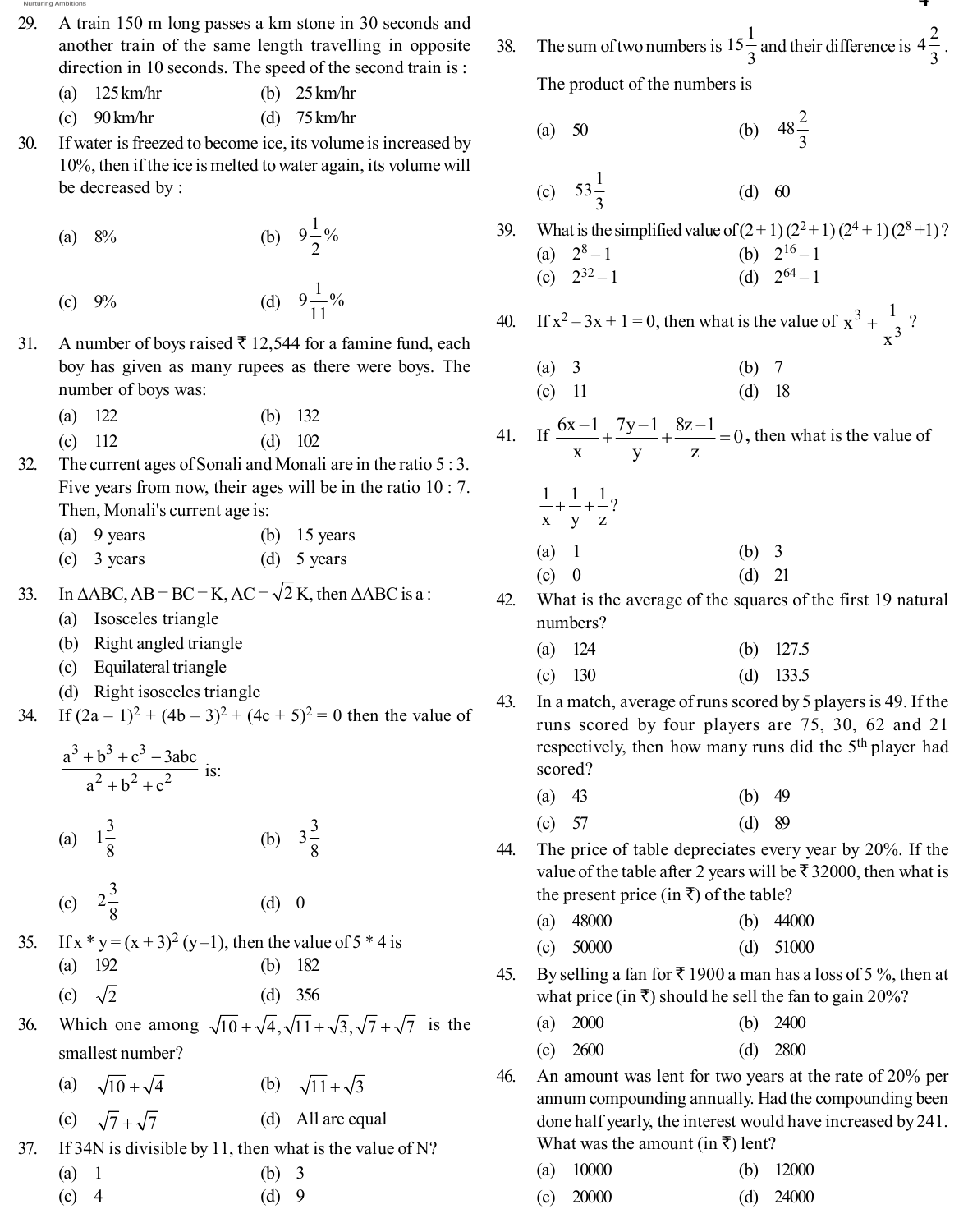

- 47. Raman, Manan, and Kamal are partners and invest in a business such that Raman invests 2/5th of total and Manan invest 3/8th of the total. What is the ratio of profit of Raman, Manan and Kamal respectively?
	- (a)  $16:15:9$  (b)  $16:15:31$
	- (c)  $2:3:5$  (d)  $15:16:9$
- 48. Two inlet pipes can fill a cistern in 10 and 12 hours respectively and an outlet pipe can empty 80 gallons of water per hour. All the three pipes working together can fill the empty cistern in 20 hours. What is the capacity (in gallons) of the tank?
	- (a) 360 (b) 300
	- (c) 600 (d) 900
- 49. A bus starts running with the initial speed of 33 km/hr and its speed increases every hour by certain amount. If it takes 7 hours to cover a distance of 315 km, then what will be hourly increament (in km/hr) in the speed of the bus?
	- (a) 1 (b) 2
	- (c) 3 (d) 4
- 50. If the perimeter of a rhombus is 80 cm and one of its diagonal is 24 cm, then what is the area (in  $\text{cm}^2$ ) of the rhombus?
	- (a) 218 (b) 192
	- (c) 384 (d) 768
- 51. Chromosomes are made up of
	- (a) DNA (b) Protein
	- (c) DNA and Protein (d) RNA
- 52. The danger signals are red while the eye is more sensitive to yellow because
	- (a) absorption in red is less than yellow and hence red is visible from a distance
	- (b) scattering in yellow light is less than red
	- (c) the wavelength of red light is more than yellow light
	- (d) none of the above reasons
- 53. Hemophilia is
	- (a) caused by bacteria
	- (b) caused by virus
	- (c) caused by pollutants
	- (d) a hereditary defect
- 54. In human body, vitamin A is stored in the
	- (a) liver (b) skin
	- (c) lung (d) kidney
- 55. Ondometer is a
	- (a) Measuring instrument for distance covered by motor wheels
	- (b) Measuring instrument for frequency of electromagnetic waves
	- (c) Device for measuring sound intensity
	- (d) Measuring instrument for electric power
- **5** 56. Which acid is used in rubber, textile, leather and electroplating industries ?
	- (a) Ethanoic acid
	- (b) Methanoic acid
	- (c) Malanic acid
	- (d) Butairic acid
- 57. For a person having hypermetropia, the near point is ……..
	- (a) Greater than 20 cm
	- (b) Lesser than 25cm
	- (c) Greater than 25cm
	- (d) Lesser than 30cm
- 58. Cryogenic is a science deals with
	- (a) High Temperatures
	- (b) Low Pressure
	- (c) High Pressure
	- (d) Low Temperature
- 59. Wood Spirit is which of the following ?
	- (a) Ethyl Alcohol (b) Propanol
		- (c) Methyl Alcohol (d) Butanol
- 60. Which of the following is chief source of Napthalene ?
	- (a) Moth balls (b) Mothflakes
	- (c) Tar Camphor (d) Coal tar
- 61. Study of crop production is ………………
	- (a) Entology (b) Ecology
	- (c) Botany (d) Agronomy
- 62. Bos Taurus is a scientific name of ………………..
	- (a) Buffalo (b) Horse
	- (c) Cow (d) Cat
- 63. …………….. includes all prokaryotic organism likes bacteria, cynobacterioa and archiobacteria
	- (a) Animalia (b) Protista
	- (c) Monera (d) Planatae
- 64. Which one of the following is not a constituent of biogas?
	- (a) Methane
	- (b) Carbon dioxide
	- (c) Hydrogen
	- (d) Nitrogen dioxide
- 65. Bar is a unit of which one of the following?
	- (a) Force
	- (b) Energy
	- (c) Pressure
	- (d) Frequency
- 66. Which of the following metals are present in haemoglobin and chlorophyll, respectively?
	- (a) Fe and Mg
	- (b) Fe and Zn
	- (c) Mg and Zn
	- (d) Zn and Mg
- 67. A mother of blood group O has a group O child. What could be the blood group of father of the child?
	- (a) Only O (b) A or B or O
		-
	- (c) A or B (d) Only AB
-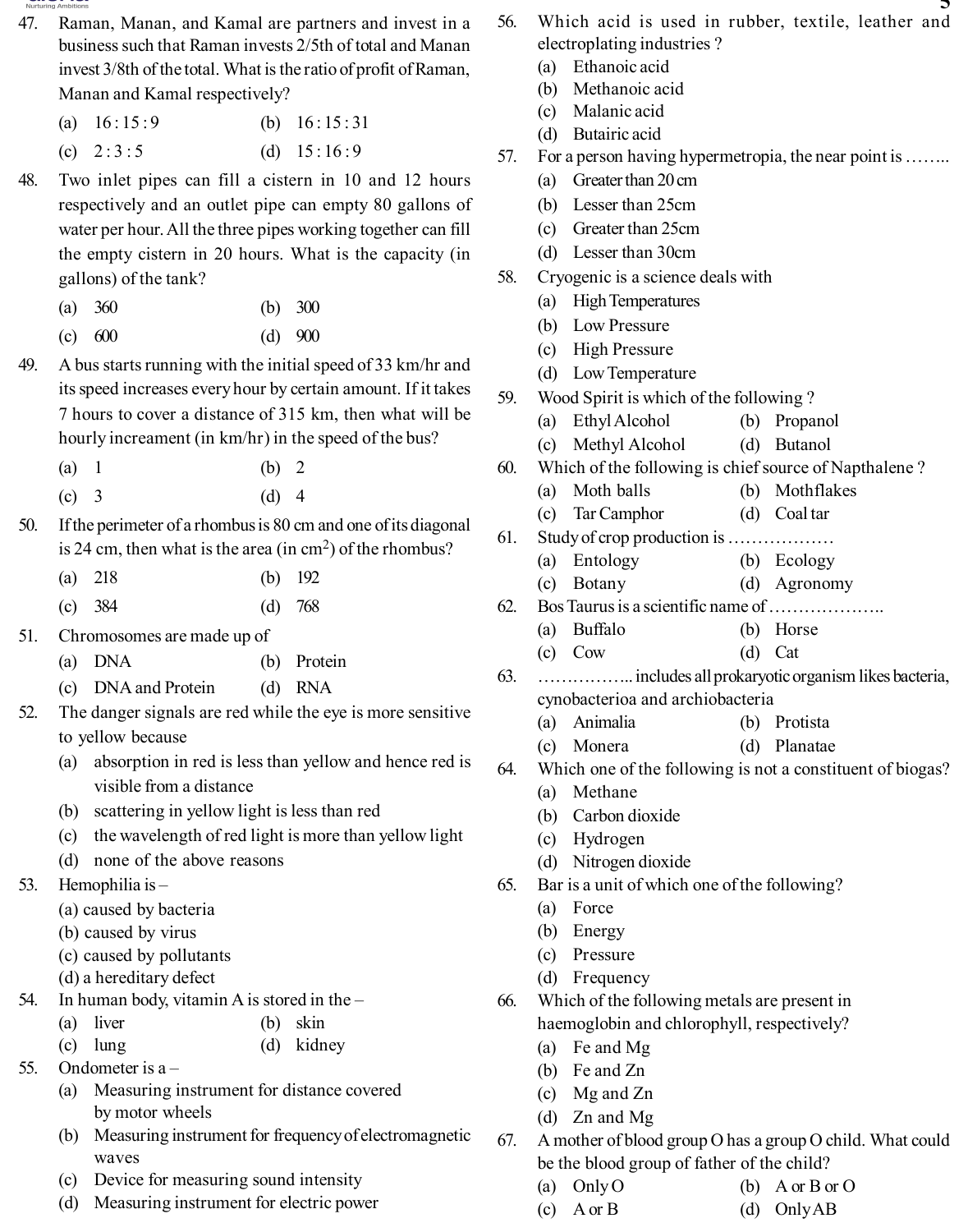- 68. Which one of the following causes the chikungunia disease?
	- (a) Bacteria (b) Helminthic worm
	- (c) Protozoan (d) Virus
- 69. Which one of the following vitamins helps in clotting of blood?
	- (a) Vitamin-A (b) Vitamin-B<sub>6</sub><br>(c) Vitamin-D (d) Vitamin-K
	- (c) Vitamin-D (d) Vitamin-K
- 70. What is the purpose of adding baking soda to dough?
	- (a) To generate moisture
	- (b) To give a good flavour
	- (c) To give good colour
	- (d) To generate carbon dioxide
- 71. Which one of the following glands in the human body stores iodine?
	- (a) Parathyroid (b) Thyroid
	- (c) Pituitary (d) Adrenal
- 72. Which one of the following glands produces the growth hormone (somatotrophin)?
	- (a) Adrenal (b) Pancreas
	- (c) Pituitary (d) Thyroid
- 73. Carbon dioxide is called a greenhouse gas because
	- (a) its concentration remains always higher than other gases
	- (b) it is used in photosynthesis
	- (c) it absorbs infrared radiation .
	- (d) it emits visible radiation
- 74. Laser is a device to produce
	- (a) a beam of white light
	- (b) coherent light
	- (c) microwaves
	- (d) X-rays
- 75. In the human body, Cowper's glands form a part of which one of the following system?
	- (a) Digestive system
	- (b) Endocrine system
	- (c) Reproductive system
	- (d) Nervous system
- 76. Mist is a result of which one of the following
	- (a) Condensation (b) Evaporation
	- (c) Sublimation (d) Saturation
- 77. Fat can be separated from milk in a cream separation because of
	- (a) cohesive force (b) gravitational force
	- (c) centrifugal force (d) centripetal force
- 78. Malaria in the human body is caused by which one of the following organisms?
	- (a) Bacteria (b) Virus
	- (c) Mosquito (d) Protozoan
- 79. The focal length of convex lens is
	- (a) the same for all colours
	- (b) shorter for blue light than for red
	- (c) shorter for red light than for blue
	- (d) maximum for yellow light
- 80. The headquaters of which one of the following organizations is not in Geneva?
	- (a) Food and Agricultural Organisation
	- (b) World Meteorological Organisation
	- (c) World Health Organisation
	- (d) World Trade Organisation
- 81. Which Amendment Act is referred as mini constitution?
	- (a)  $7<sup>th</sup>$  Constitutional Amendment Act, 1956
	- (b) 24th Constitutional Amendment Act, 1971
	- (c) 42nd Constitutional Amendment Act, 1976
	- (d) 44th Consitutional Amendment Act, 1978
- 82. Inflation is caused by
	- (a) decrease in production
	- (b) increase in money supply and decrease in production
	- (c) increase in money supply
	- (d) increase in production
- 83. Arihant is a
	- (a) Multi barrel rocket launcher
	- (b) Airborne Early Warning and Control System
	- (c) Unmarmed Combat Aerial Vehicle
	- (d) Nuclear-powered ballistic missile submarine
- 84. The city of Prayag was named Allahabad the city of Allah
	- by
		- (a) Aurangzeb
		- (b) Akbar
		- (c) Shahjahan
		- (d) Bahadur Shah Zafar
- 85. Which Article of the Indian Constitution guarantees rights to arrested persons ?
	- (a) Article 22 (b) Article 35
	- (c) Article 20 (d) Article 42
- 86. ..................... is an active factor of production
	- (a) Product (b) Labour
	- (c) Wages (d) Price
- 87. Who was the last guru of the Sikhs ?
	- (a) Guru Granth Sahib
	- (b) Guru Gobind Singh
	- (c) Guru Angad
	- (d) Guru Amar Das
- 88. Tattvabodhini Sabha was founded by ………....... In 1839
	- (a) Swami Vivekanand
	- (b) Keshav Chandra Sen
	- (c) Dabendranath Tagore
	- (d) Swami Sahajanamd
- 89. After the revolt of 1857, British pursued the policy of ...…
	- (a) Divide and Policies
	- (b) Rules and Regulation
	- (c) Divide and Rule
	- (d) Unity and Poliy